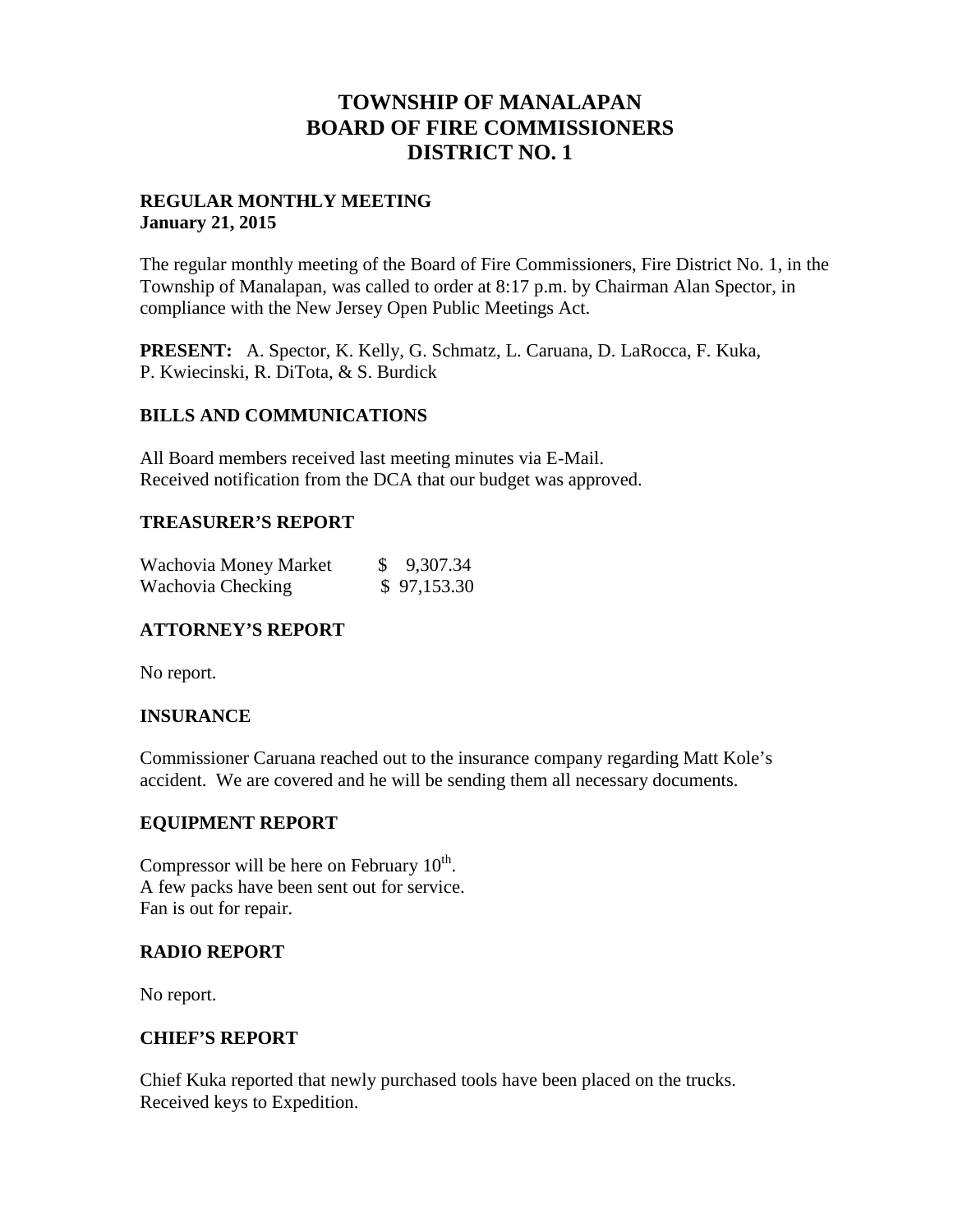## **TRUCK REPORT**

ERS Fleet took care of the suspension problems on three trucks; email attached. 26-1-80 – light tower repaired.

### **ASSOCIATION REPORT**

Harassment policy was handed out to all members and is attached.

#### **TRUSTEES' REPORT**

No report.

#### **OLD BUSINESS**

See attached.

#### **NEW BUSINESS**

Commissioner Schmatz made a motion to pay all vouchers; this was seconded by Commissioner LaRocca. All voted aye.

Steve Burdick & Paul Kwiecinski attended a meeting regarding the upcoming changes with the radios/dispatching.

There will be an active shooter drill at Wegmans on February 4<sup>th</sup>.

There is a meeting with VFIS tomorrow morning to do an insurance audit.

Commissioner Kelly offered a Resolution to adopt our annual budget for 2015 with total revenues of \$1,574.655 of which \$1,420,655 will be raised by taxes (copy of Resolution attached); this was seconded by Commissioner LaRocca. All voted aye.

Discussion held regarding FDIC Convention in Indy in April. Need to know who would like to attend.

Commissioner Spector offered a Resolution to lease a laptop from Dell for \$30.01 a month; this was seconded by Commissioner Kelly. All voted aye.

Commissioner Kelly offered a Resolution to give the Board's secretary a \$100 a month raise; this was seconded by Commissioner Schmatz. All voted aye.

Meeting opened to the public at 8:58 P.M.

A motion was made by Commissioner Spector to adjourn; it was seconded by Commissioner Kelly and all voted aye.

Meeting adjourned at 9:00 P.M.

Respectfully submitted, Kenneth Kelly, Clerk